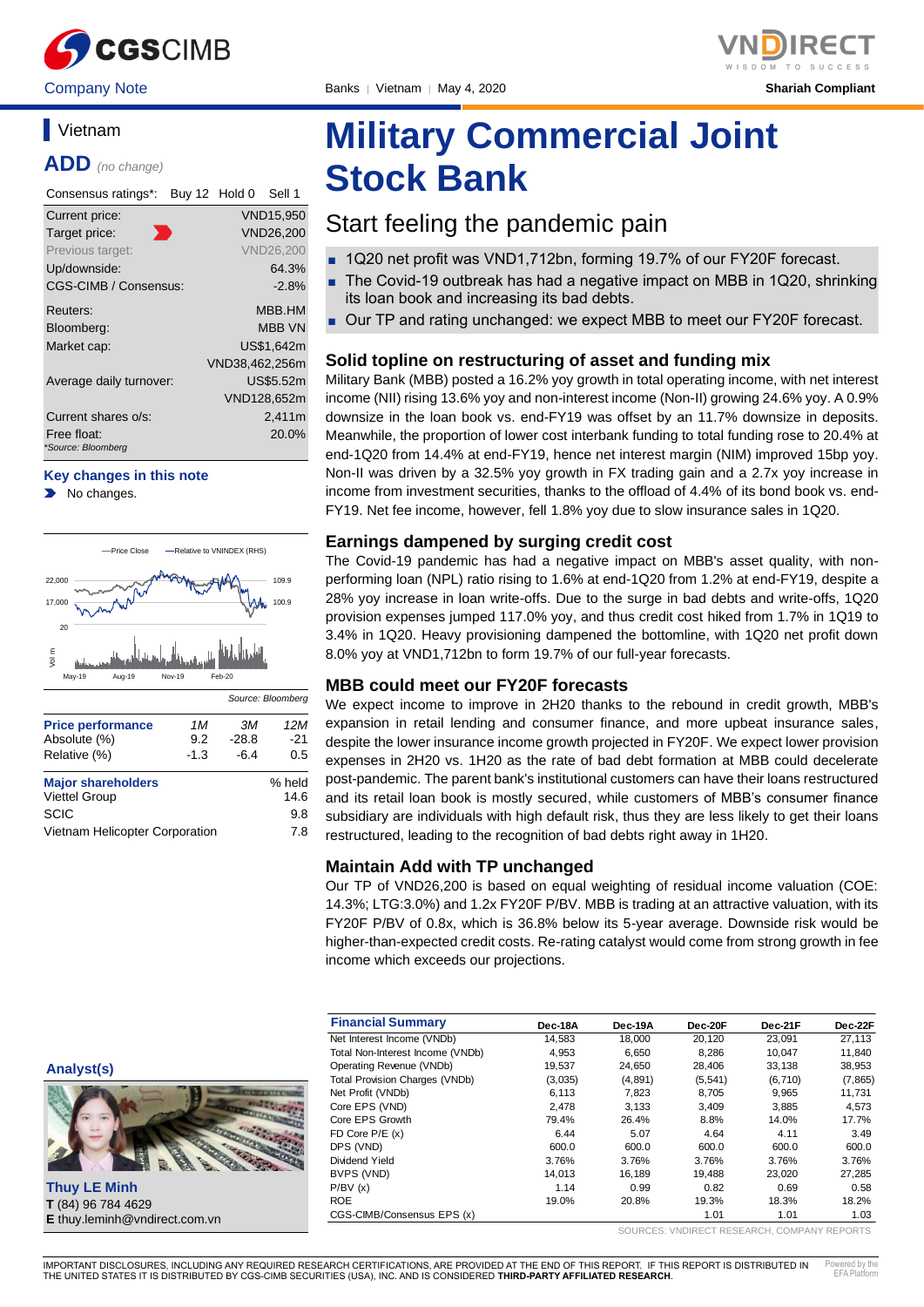



## Start feeling the pandemic pain

| Figure 1: Results comparison (VND bn, otherwise noted) |             |             |         |          |          |                    |                      |                                                                                                                                                                                                                                                                                                                                                                                                                                                                    |
|--------------------------------------------------------|-------------|-------------|---------|----------|----------|--------------------|----------------------|--------------------------------------------------------------------------------------------------------------------------------------------------------------------------------------------------------------------------------------------------------------------------------------------------------------------------------------------------------------------------------------------------------------------------------------------------------------------|
| <b>Profit &amp; Loss statement</b>                     | <b>1Q20</b> | <b>1Q19</b> | yoy%    | 4Q19     | qoq%     | FY20F<br>forecasts | % FY20F<br>forecasts | <b>Comments</b>                                                                                                                                                                                                                                                                                                                                                                                                                                                    |
| Net interest income                                    | 4,695       | 4,135       | 13.6%   | 4,889    | $-4.0%$  | 20,120             | 23.3%                | On track to meet our forecasts for the year as we expect loan<br>growth to pick up in the second half of FY20F.                                                                                                                                                                                                                                                                                                                                                    |
| Non-interest income                                    | 1,644       | 1,319       | 24.6%   | 1,804    | $-8.9%$  | 8,286              |                      | Below our forecasts as income from insurance has been low in<br>19.8% 1Q20, due to negative impact of the pandemic on on income of<br>customers.                                                                                                                                                                                                                                                                                                                   |
| Operating revenue                                      | 6,339       | 5,454       | 16.2%   | 6,693    | $-5.3%$  | 28,406             | 22.3%                |                                                                                                                                                                                                                                                                                                                                                                                                                                                                    |
| Operating expenses                                     | (2,051)     | (2,066)     | $-0.7%$ | (3,059)  | $-33.0%$ | (11, 646)          |                      | Below our forecasts as operating costs were curbed, especially<br>at the subsidiaries, given the pressure on revenue caused by the<br>Covid-19 outbreak. As a result, cost-to-income ratio (CIR)<br>17.6% dropped to 32.3% in 1Q20 from 39.4% in FY19, and lower than<br>our forecast of 42.0%. We believe the low CIR seen in 1Q20 is<br>unlikely to be sustained for the year as increased activities after<br>the pandemic ends will raise the operating costs. |
| Pre-provision profit                                   | 4,288       | 3,389       | 26.5%   | 3,634    | 18.0%    | 16,760             | 25.6%                | In line with our forecasts.                                                                                                                                                                                                                                                                                                                                                                                                                                        |
| Provision expenses                                     | (2,093)     | (964)       | 117.0%  | (1, 214) | 72.3%    | (5, 541)           | 37.8%                | Higher than our forecasts as NPL surged from 1.2% at end-FY19<br>to 1.6% at end-1Q20.                                                                                                                                                                                                                                                                                                                                                                              |
| Pre-tax profit                                         | 2,196       | 2,424       | $-9.4%$ | 2,420    | $-9.3%$  | 11,218             | 19.6%                |                                                                                                                                                                                                                                                                                                                                                                                                                                                                    |
| After-tax profit                                       | 1,712       | 1,861       | $-8.0%$ | 1,835    | $-6.7%$  | 8,705              | 19.7%                | We expect MBB will meet our net profit forecast for the year as<br>both NII and fee income will improve in 2H20 when credit growth<br>picks up and insurance income increases after the pandemic<br>ends. We project that bad debt will continue to increase in 2Q20<br>but the new bad debt formation will slow down afterwards, hence<br>2H20 provision expense could be lower than 1H20.                                                                        |
|                                                        |             |             |         |          |          |                    |                      | SOURCES: VNDIRECT RESEARCH, COMPANY REPORTS                                                                                                                                                                                                                                                                                                                                                                                                                        |

| Figure 2: MBB's key ratios by quarter |       |       |                                             |        |             |
|---------------------------------------|-------|-------|---------------------------------------------|--------|-------------|
| Key ratios                            | 1Q19  | 2Q19  | 3Q19                                        | 4Q19   | <b>1Q20</b> |
| NII/Total Operating Income (TOI)      | 75.8% | 71.4% | 72.2%                                       | 73.0%  | 74.1%       |
| Non-II/TOI                            | 24.2% | 28.6% | 27.8%                                       | 27.0%  | 25.9%       |
| NIM (annualised)                      | 4.7%  | 4.7%  | 4.8%                                        | 4.9%   | 4.8%        |
| Loan-to-deposit ratio (Circular 36)   | 74.2% | 72.8% | 74.5%                                       | 74.2%  | 74.1%       |
| <b>NPL</b>                            | 1.4%  | 1.3%  | 1.5%                                        | 1.2%   | 1.6%        |
| Loan-Loss-Reserves (LLR)              | 96.5% | 97.6% | 102.7%                                      | 110.5% | 97.6%       |
| Credit cost (annualised)              | 1.7%  | 2.1%  | 2.2%                                        | 2.1%   | 3.4%        |
| ROAA (trailing 12M)                   | 1.9%  | 1.9%  | 2.0%                                        | 2.1%   | 1.9%        |
| ROAE (trailing 12M)                   | 19.8% | 22.2% | 22.3%                                       | 22.7%  | 20.1%       |
|                                       |       |       | SOURCES: VNDIRECT RESEARCH, COMPANY REPORTS |        |             |

## **Figure 3: Regional sector comparison**

| <b>Banks</b>                                | <b>Bloomberg Recomm</b> | Ticker endation | Closing<br>Price | Target<br>Price | <b>Market</b><br>сар | P/BV(x) |       | P/E(x) |       | 3-yr<br>Forward<br><b>EPS CAGR</b> | <b>ROE (%)</b>         |       |
|---------------------------------------------|-------------------------|-----------------|------------------|-----------------|----------------------|---------|-------|--------|-------|------------------------------------|------------------------|-------|
|                                             |                         |                 | (local curr.)    | (local curr.)   | (US\$m)              | FY20F   | FY21F | FY20F  | FY21F | %                                  | FY20F                  | FY21F |
| China Merchants Bank                        | 3968 HK                 | ADD             | 37               | 48              | 124,107              | 1.3     | 1.1   | 8.1    | 6.8   | 18.4%                              | 17.1%                  | 17.9% |
| Bank Rakyat Indonesia                       | <b>BBRIU</b>            | <b>ADD</b>      | 2,730            | 3,600           | 22,627               | 1.7     | 1.5   | 11.2   | 9.8   | 6.1%                               | 15.5%                  | 16.2% |
| Bank Mandiri                                | <b>BMRI IJ</b>          | <b>ADD</b>      | 4,460            | 5,500           | 13,986               | 1.1     | 1.0   | 9.5    | 7.7   | 6.9%                               | 11.6%                  | 13.3% |
| Vietcombank                                 | <b>VCB VN</b>           | ADD             | 68,000           | 86,200          | 10,820               | 2.4     | 2.0   | 11.9   | 10.2  | 16.1%                              | 18.4%                  | 17.9% |
| <b>BDO Unibank Inc.</b>                     | <b>BDO PM</b>           | <b>HOLD</b>     | 101              | 150             | 8,748                | 1.1     | 1.0   | 9.9    | 7.8   | 20.4%                              | 12.2%                  | 13.9% |
| Yes Bank                                    | YES IN                  | <b>ADD</b>      | 28               | 100             | 4,662                | 0.2     | 0.2   | 4.2    | 1.9   | 28.3%                              | 6.1%                   | 11.9% |
| <b>Indusind Bank</b>                        | <b>IIB IN</b>           | <b>ADD</b>      | 468              | 675             | 4,323                | 0.9     | 0.8   | 7.1    | 6.1   | 14.1%                              | 13.1%                  | 13.5% |
| Techcombank                                 | TCB VN                  | <b>ADD</b>      | 17,200           | 27,400          | 2,583                | 0.8     | 0.7   | 5.6    | 4.7   | 14.6%                              | 16.1%                  | 16.2% |
| Vietnam Prosperity JSC Bank                 | <b>VPB VN</b>           | <b>ADD</b>      | 20,500           | 25,800          | 2,144                | 0.9     | 0.8   | 4.9    | 4.2   | 17.1%                              | 21.2%                  | 20.1% |
| Asia Commercial Joint Stock Bank            | ACB VN                  | <b>ADD</b>      | 20,500           | 30.400          | 1,462                | 1.0     | 0.9   | 5.2    | 4.7   | 15.7%                              | 22.9%                  | 22.1% |
| A verage regional peers                     |                         |                 |                  |                 |                      | 1.2     | 1.0   | 7.8    | 6.4   | 15.8%                              | 15.4%                  | 16.3% |
| <b>Military Commercial Joint Stock Bank</b> | <b>MBB VN</b>           | <b>ADD</b>      | 15,950           | 26,200          | 1,650                | 0.8     | 0.7   | 4.4    | 3.9   | 13.3%                              | 19.3%                  | 18.3% |
|                                             |                         |                 |                  |                 |                      |         |       |        |       |                                    | DOICE AC OF 4 MAY 2020 |       |

PRICE AS OF 1 MAY 2020

SOURCES: CGS-CIMB RESEARCH, VNDIRECT RESEARCH, COMPANY REPORTS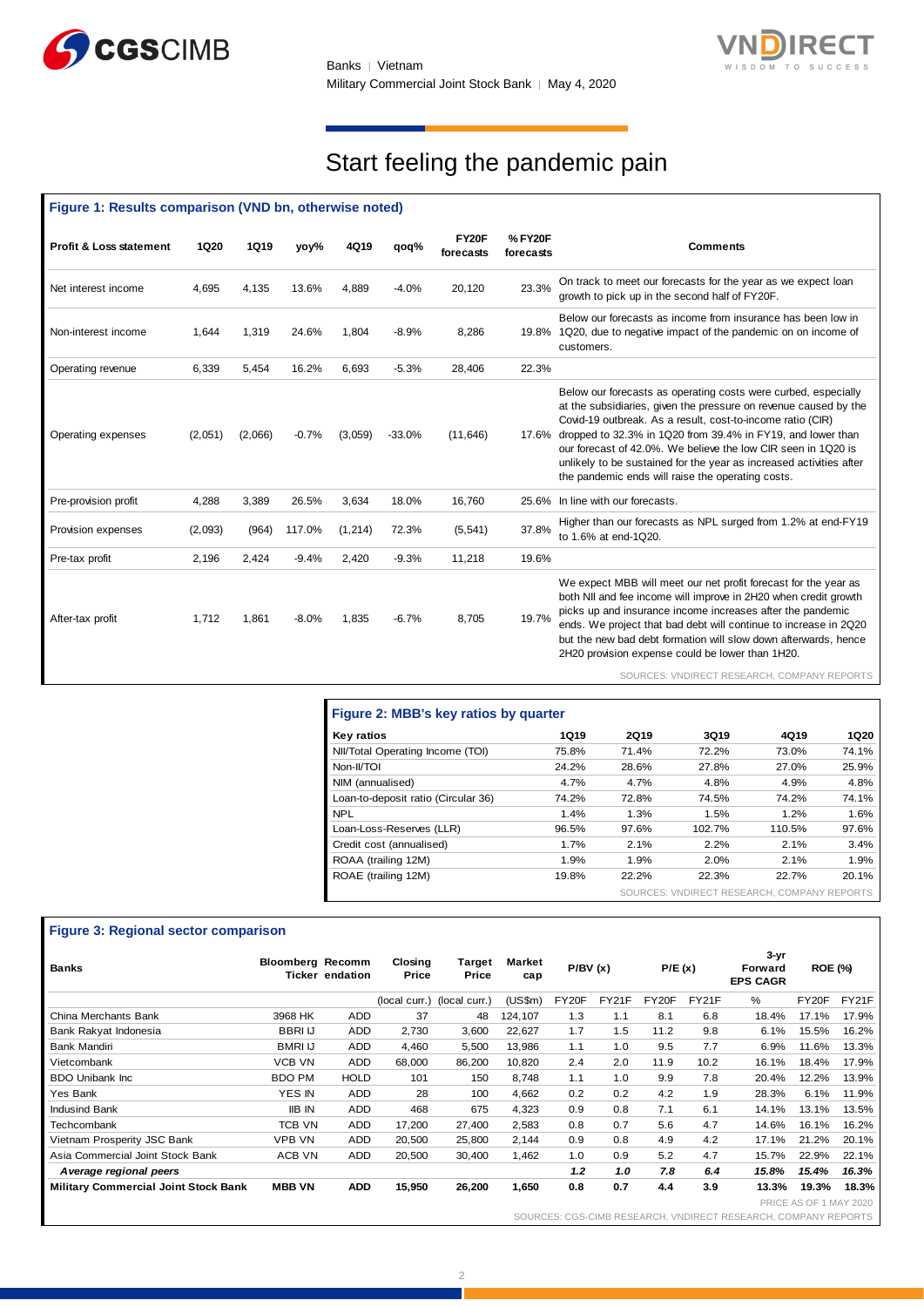



## **BY THE NUMBERS**



## **Profit & Loss**

| (VNDb)                                   | Dec-18A      | Dec-19A  | Dec-20F   | Dec-21F   | Dec-22F      |
|------------------------------------------|--------------|----------|-----------|-----------|--------------|
| Net Interest Income                      | 14,583       | 18,000   | 20,120    | 23,091    | 27,113       |
| Total Non-Interest Income                | 4,953        | 6,650    | 8,286     | 10,047    | 11,840       |
| <b>Operating Revenue</b>                 | 19,537       | 24,650   | 28,406    | 33,138    | 38,953       |
| <b>Total Non-Interest Expenses</b>       | (8,734)      | (9, 724) | (11, 646) | (13, 586) | (15, 971)    |
| <b>Pre-provision Operating Profit</b>    | 10,803       | 14,927   | 16,760    | 19,551    | 22,982       |
| <b>Total Provision Charges</b>           | (3,035)      | (4,891)  | (5, 541)  | (6, 710)  | (7, 865)     |
| <b>Operating Profit After Provisions</b> | 7,767        | 10,036   | 11,218    | 12,842    | 15,117       |
| Pretax Income/(Loss) from Assoc.         | $\Omega$     | $\Omega$ | $\Omega$  | $\Omega$  | $\Omega$     |
| <b>Operating EBIT (incl Associates)</b>  | 7,767        | 10,036   | 11,218    | 12,842    | 15,117       |
| Non-Operating Income/(Expense)           | $\Omega$     | $\Omega$ | $\Omega$  | $\Omega$  | $\Omega$     |
| Profit Before Tax (pre-El)               | 7,767        | 10,036   | 11,218    | 12,842    | 15,117       |
| <b>Exceptional Items</b>                 |              |          |           |           |              |
| <b>Pre-tax Profit</b>                    | 7,767        | 10,036   | 11,218    | 12,842    | 15,117       |
| Taxation                                 | (1, 577)     | (1,968)  | (2, 244)  | (2, 568)  | (3,023)      |
| Consolidation Adjustments & Others       |              |          |           |           |              |
| Exceptional Income - post-tax            |              |          |           |           |              |
| <b>Profit After Tax</b>                  | 6,190        | 8,069    | 8,975     | 10,273    | 12,094       |
| Minority Interests                       | (77)         | (246)    | (269)     | (308)     | (363)        |
| Pref. & Special Div                      | <sup>0</sup> | 0        | 0         | $\Omega$  | <sup>0</sup> |
| FX And Other Adj.                        | $\Omega$     | $\Omega$ | $\Omega$  | $\Omega$  | <sup>0</sup> |
| <b>Net Profit</b>                        | 6,113        | 7,823    | 8,705     | 9,965     | 11,731       |
| <b>Recurring Net Profit</b>              | 5,773        | 7,353    | 8,183     | 9,367     | 11,027       |

## **Balance Sheet Employment**

|                                  | Dec-18A | Dec-19A | Dec-20F | Dec-21F | Dec-22F |
|----------------------------------|---------|---------|---------|---------|---------|
| Gross Loans/Cust Deposits        | 89.5%   | 91.8%   | 93.4%   | 94.3%   | 94.7%   |
| Avg Loans/Avg Deposits           | 86.7%   | 90.7%   | 92.7%   | 93.9%   | 94.5%   |
| Avg Liquid Assets/Avg Assets     | 36.7%   | 35.6%   | 34.7%   | 34.3%   | 33.6%   |
| Avg Liquid Assets/Avg IEAs       | 38.5%   | 37.4%   | 36.5%   | 35.9%   | 35.0%   |
| Net Cust Loans/Assets            | 58.3%   | 60.0%   | 60.5%   | 61.4%   | 62.3%   |
| Net Cust Loans/Broad Deposits    | 67.8%   | 70.7%   | 72.4%   | 73.6%   | 74.5%   |
| Equity & Provns/Gross Cust Loans | 16.7%   | 16.5%   | 17.8%   | 18.5%   | 19.3%   |
| Asset Risk Weighting             | 105%    | 115%    | 115%    | 117%    | 119%    |
| Provision Charge/Avg Cust Loans  | 1.52%   | 2.10%   | 2.08%   | 2.22%   | 2.28%   |
| Provision Charge/Avg Assets      | 0.90%   | 1.26%   | 1.27%   | 1.37%   | 1.43%   |
| Total Write Offs/Average Assets  | 0.61%   | 1.26%   | 1.21%   | 1.23%   | 1.25%   |

SOURCES: VNDIRECT RESEARCH, COMPANY REPORTS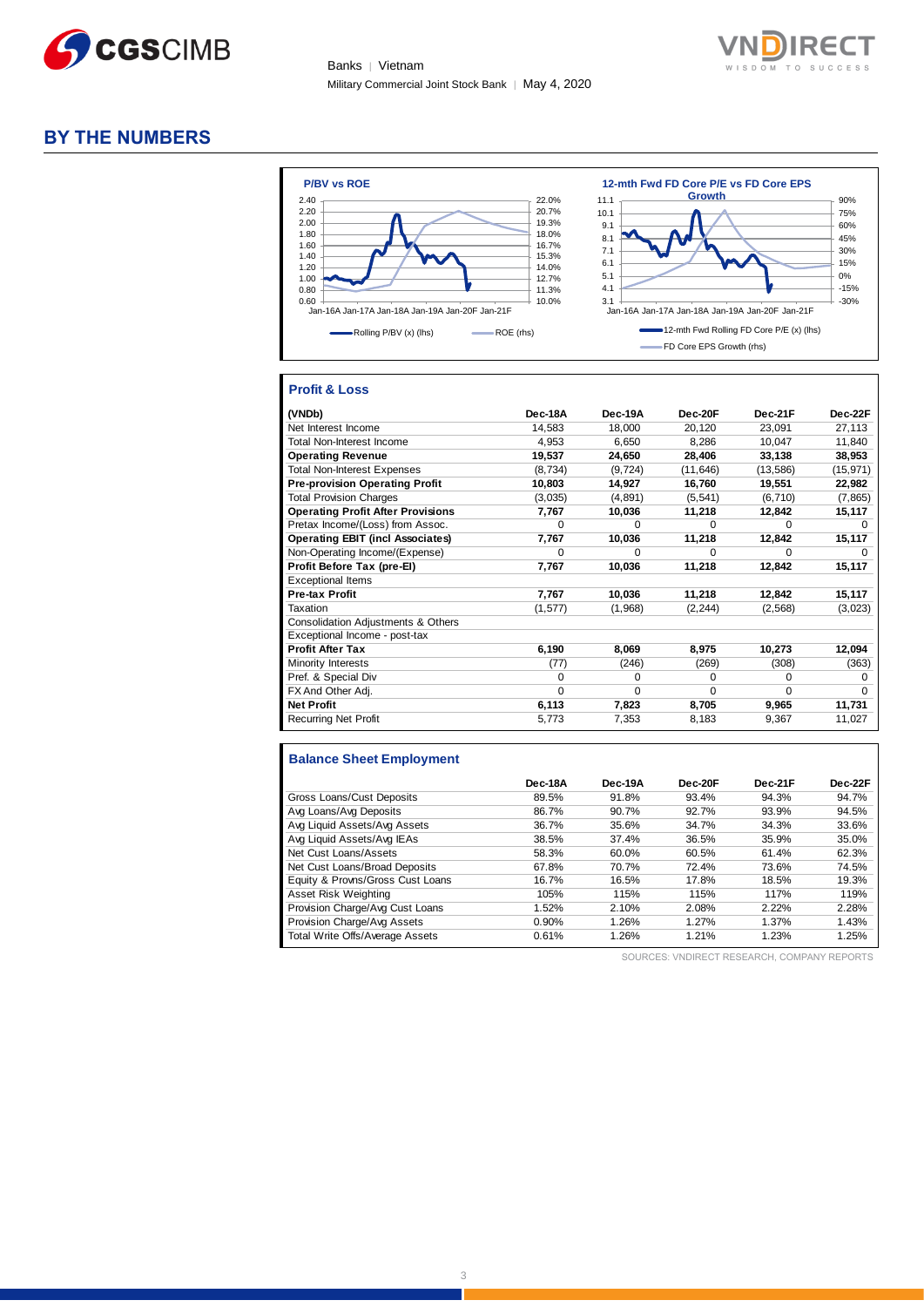

Banks | Vietnam Military Commercial Joint Stock Bank | May 4, 2020



## **BY THE NUMBERS… cont'd**

| <b>Balance Sheet</b>                          |          |              |         |              |          |
|-----------------------------------------------|----------|--------------|---------|--------------|----------|
| (VNDb)                                        | Dec-18A  | Dec-19A      | Dec-20F | Dec-21F      | Dec-22F  |
| <b>Total Gross Loans</b>                      | 259.748  | 290.022      | 326.534 | 370.502      | 420.452  |
| Liquid Assets & Invst. (Current)              | 74.567   | 87.088       | 97.539  | 107.293      | 118.022  |
| Other Int. Earning Assets                     | 10.548   | 14,362       | 16,085  | 17.694       | 19,463   |
| <b>Total Gross Int. Earning Assets</b>        | 344,863  | 391,472      | 440,159 | 495,489      | 557,937  |
| Total Provisions/Loan Loss Reserve            | (3,469)  | (3.493)      | (3,762) | (4.468)      | (5, 488) |
| <b>Total Net Interest Earning Assets</b>      | 341.394  | 387,980      | 436,397 | 491.021      | 552,449  |
| Intangible Assets                             | 1.113    | 1.156        | 1.237   | 1.324        | 1.416    |
| Other Non-Interest Earning Assets             | 18,082   | 20,007       | 21,408  | 22,906       | 24,510   |
| <b>Total Non-Interest Earning Assets</b>      | 19,195   | 21,163       | 22.645  | 24.230       | 25,926   |
| <b>Cash And Marketable Securities</b>         | 1,737    | 2.344        | 2.508   | 2.684        | 2,872    |
| Long-term Investments                         | $\Omega$ | <sup>0</sup> | 0       | <sup>0</sup> | $\Omega$ |
| <b>Total Assets</b>                           | 362,325  | 411,488      | 461.550 | 517,935      | 581,247  |
| <b>Customer Interest-Bearing Liabilities</b>  | 251.122  | 298,998      | 330,311 | 372.423      | 421.637  |
| <b>Bank Deposits</b>                          | 60.471   | 50.314       | 55.345  | 59.773       | 64.555   |
| Interest Bearing Liabilities: Others          | 2,958    | 319          | 320     | 321          | 322      |
| <b>Total Interest-Bearing Liabilities</b>     | 314.551  | 349.631      | 385.976 | 432.517      | 486.514  |
| Bank's Liabilities Under Acceptances          |          |              |         |              |          |
| <b>Total Non-Interest Bearing Liabilities</b> | 13.601   | 21,971       | 26.424  | 27.442       | 26,110   |
| <b>Total Liabilities</b>                      | 328,152  | 371,602      | 412,400 | 459,958      | 512,624  |
| <b>Shareholders' Equity</b>                   | 32.643   | 37,998       | 46.993  | 55.511       | 65,795   |
| Minority Interests                            | 1,530    | 1,888        | 2,157   | 2,465        | 2,828    |
| <b>Total Equity</b>                           | 34,173   | 39,886       | 49,150  | 57,976       | 68,623   |

## **Key Ratios**

|                                          | Dec-18A | Dec-19A | Dec-20F | Dec-21F | Dec-22F |
|------------------------------------------|---------|---------|---------|---------|---------|
| <b>Total Income Growth</b>               | 40.9%   | 26.2%   | 15.2%   | 16.7%   | 17.5%   |
| Operating Profit Growth                  | 37.3%   | 38.2%   | 12.3%   | 16.7%   | 17.5%   |
| Pretax Profit Growth                     | 68.3%   | 29.2%   | 11.8%   | 14.5%   | 17.7%   |
| Net Interest To Total Income             | 74.6%   | 73.0%   | 70.8%   | 69.7%   | 69.6%   |
| Cost Of Funds                            | 3.48%   | 3.97%   | 3.80%   | 3.88%   | 3.90%   |
| Return On Interest Earning Assets        | 7.72%   | 8.47%   | 8.20%   | 8.33%   | 8.55%   |
| Net Interest Spread                      | 4.24%   | 4.50%   | 4.40%   | 4.45%   | 4.65%   |
| Net Interest Margin (Avg Deposits)       | 6.34%   | 7.02%   | 6.99%   | 7.16%   | 7.43%   |
| Net Interest Margin (Avg RWA)            | 4.23%   | 4.22%   | 4.01%   | 4.06%   | 4.18%   |
| Provisions to Pre Prov. Operating Profit | 28.1%   | 32.8%   | 33.1%   | 34.3%   | 34.2%   |
| Interest Return On Average Assets        | 4.31%   | 4.65%   | 4.61%   | 4.71%   | 4.93%   |
| <b>Effective Tax Rate</b>                | 20.3%   | 19.6%   | 20.0%   | 20.0%   | 20.0%   |
| Net Dividend Payout Ratio                | 21.2%   | 18.2%   | 16.8%   | 14.7%   | 12.5%   |
| Return On Average Assets                 | 1.81%   | 2.02%   | 1.99%   | 2.03%   | 2.13%   |

## **Key Drivers**

|                                | Dec-18A | Dec-19A | Dec-20F | Dec-21F | Dec-22F |
|--------------------------------|---------|---------|---------|---------|---------|
| Loan Growth (%)                | 16.6%   | 16.6%   | 13.0%   | 14.0%   | 14.0%   |
| Net Interest Margin (%)        | 4.5%    | 4.9%    | 4.8%    | 4.9%    | 5.1%    |
| Non Interest Income Growth (%) | 87.0%   | 34.3%   | 24.6%   | 21.3%   | 17.8%   |
| Cost-income Ratio (%)          | 44.7%   | 39.4%   | 41.0%   | 41.0%   | 41.0%   |
| Net NPL Ratio (%)              | 0.6%    | 0.6%    | 0.8%    | 1.0%    | 1.0%    |
| Loan Loss Reserve (%)          | 112.3%  | 110.5%  | 98.1%   | 81.4%   | 85.2%   |
| GP Ratio (%)                   | 0.7%    | 0.7%    | 0.8%    | 0.8%    | 0.8%    |
| Tier 1 Ratio (%)               | 8.5%    | 8.1%    | 8.9%    | 9.2%    | 9.5%    |
| Total CAR (%)                  | 11.0%   | 10.1%   | 10.8%   | 10.9%   | 11.2%   |
| Deposit Growth (%)             | 9.0%    | 13.6%   | 11.0%   | 13.0%   | 13.5%   |
| Loan-deposit Ratio (%)         | 88.0%   | 90.5%   | 92.2%   | 93.0%   | 93.3%   |
| Gross NPL Ratio (%)            | 1.3%    | 1.2%    | 1.2%    | 1.6%    | 1.6%    |
| Fee Income Growth (%)          | 126.5%  | 24.4%   | 22.0%   | 24.0%   | 24.0%   |

SOURCES: VNDIRECT RESEARCH, COMPANY REPORTS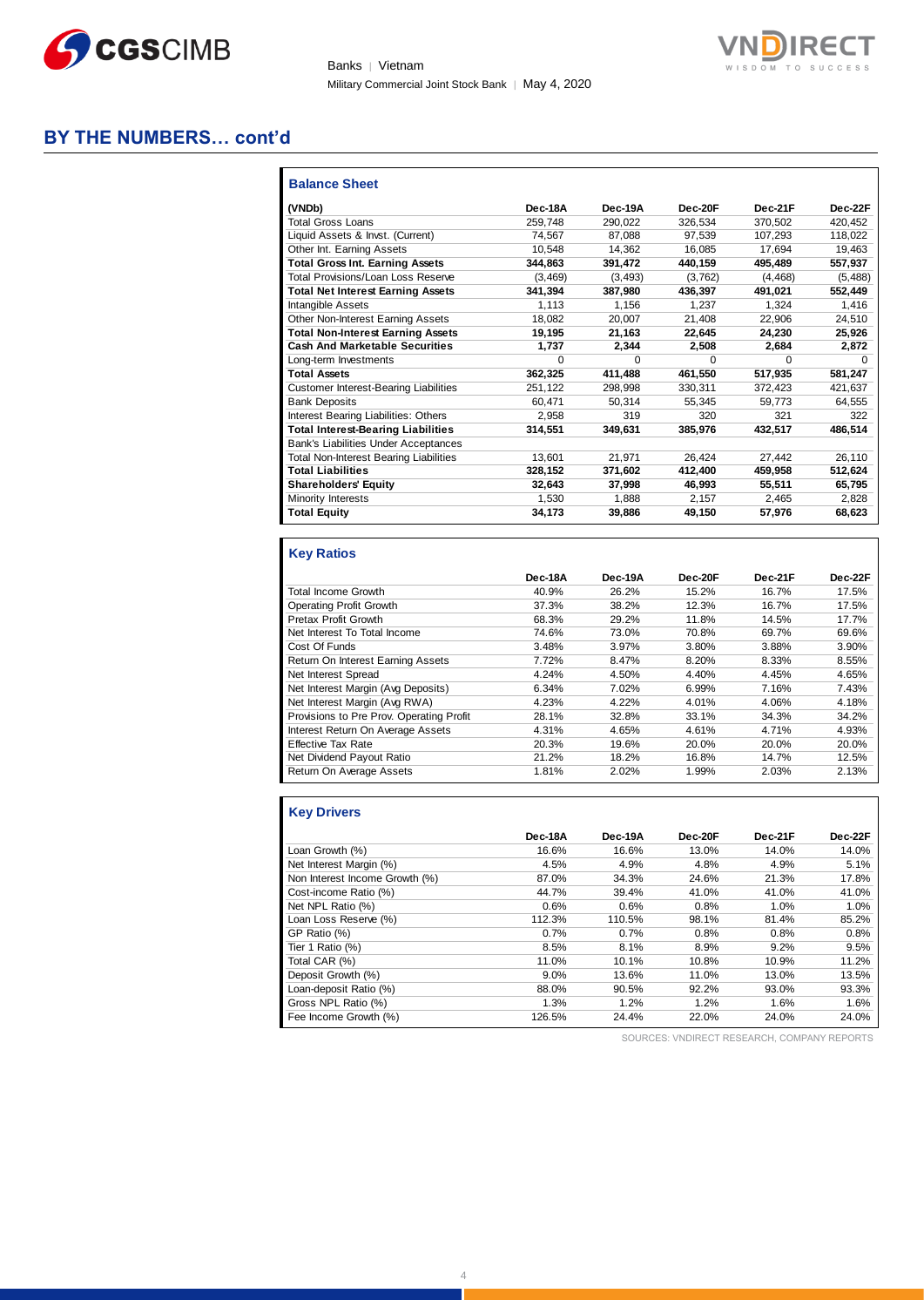



#### **DISCLAIMER**

The content of this report (including the views and opinions expressed therein, and the information comprised therein) has been prepared by and belongs to VNDIRECT Securities Corporation, and is distributed by CGS-CIMB pursuant to an arrangement between VNDIRECT Securities Corporation and CGS-CIMB. VNDIRECT Securities Corporation is not an affiliate of CGS-CIMB.

This report is not directed to, or intended for distribution to or use by, any person or entity who is a citizen or resident of or located in any locality, state, country or other jurisdiction where such distribution, publication, availability or use would be contrary to law or regulation.

By accepting this report, the recipient hereof represents and warrants that he is entitled to receive such report in accordance with the restrictions set forth below and agrees to be bound by the limitations contained herein (including the "Restrictions on Distributions" set out below). Any failure to comply with these limitations may constitute a violation of law. This publication is being supplied to you strictly on the basis that it will remain confidential. No part of this report may be (i) copied, photocopied, duplicated, stored or reproduced in any form by any means or (ii) redistributed or passed on, directly or indirectly, to any other person in whole or in part, for any purpose without the prior written consent of CGS-CIMB.

The information contained in this research report is prepared from data believed to be correct and reliable at the time of issue of this report.

VNDIRECT Securities Corporation may or may not issue regular reports on the subject matter of this report at any frequency and may cease to do so or change the periodicity of reports at any time. Neither VNDIRECT Securities Corporation nor CGS-CIMB is under any obligation to update this report in the event of a material change to the information contained in this report. Neither VNDIRECT Securities Corporation nor CGS-CIMB has any and will accept any, obligation to (i) check or ensure that the contents of this report remain current, reliable or relevant, (ii) ensure that the content of this report constitutes all the information a prospective investor may require, (iii) ensure the adequacy, accuracy, completeness, reliability or fairness of any views, opinions and information, and accordingly, VNDIRECT Securities Corporation, CGS-CIMB and their respective affiliates and related persons including China Galaxy International Financial Holdings Limited ("CGIFHL") and CIMB Group Sdn. Bhd. ("CIMBG") and their respective related corporations (and their respective directors, associates, connected persons and/or employees) shall not be liable in any manner whatsoever for any consequences (including but not limited to any direct, indirect or consequential losses, loss of profits and damages) of any reliance thereon or usage thereof. In particular, VNDIRECT Securities Corporation and CGS-CIMB disclaim all responsibility and liability for the views and opinions set out in this report.

Unless otherwise specified, this report is based upon reasonable sources. Such sources will, unless otherwise specified, for market data, be market data and prices available from the main stock exchange or market where the relevant security is listed, or, where appropriate, any other market. Information on the accounts and business of company(ies) will generally be based on published statements of the company(ies), information disseminated by regulatory information services, other publicly available information and information resulting from our research. Whilst every effort is made to ensure that statements of facts made in this report are accurate, all estimates, projections, forecasts, expressions of opinion and other subjective judgments contained in this report are based on assumptions considered to be reasonable as of the date of the document in which they are contained and must not be construed as a representation that the matters referred to therein will occur. Past performance is not a reliable indicator of future performance. The value of investments may go down as well as up and those investing may, depending on the investments in question, lose more than the initial investment. No report shall constitute an offer or an invitation by or on behalf of CGS-CIMB or VNDIRECT Securities Corporation, or their respective affiliates (including CGIFHL, CIMBG and their respective related corporations) to any person to buy or sell any investments.

CGS-CIMB and/or VNDIRECT Securities Corporation and/or their respective affiliates and related corporations (including CGIFHL, CIMBG and their respective related corporations), their respective directors, associates, connected parties and/or employees may own or have positions in securities of the company(ies) covered in this research report or any securities related thereto and may from time to time add to or dispose of, or may be materially interested in, any such securities. Further, CGS-CIMB and/or VNDIRECT Securities Corporation, and/or their respective affiliates and their respective related corporations (including CGIFHL, CIMBG and their respective related corporations) do and seek to do business with the company(ies) covered in this research report and may from time to time act as market maker or have assumed an underwriting commitment in securities of such company(ies), may sell them to or buy them from customers on a principal basis and may also perform or seek to perform significant investment banking, advisory, underwriting or placement services for or relating to such company(ies) as well as solicit such investment, advisory or other services from any entity mentioned in this report.

CGS-CIMBand/or VNDIRECT Securities Corporation and/or their respective affiliates (including CGIFHL, CIMBG and their respective related corporations) may enter into an agreement with the company(ies) covered in this report relating to the production of research reports. CGS-CIMB and/or VNDIRECT Securities Corporation may disclose the contents of this report to the company(ies) covered by it and may have amended the contents of this report following such disclosure.

The analyst responsible for the production of this report hereby certifies that the views expressed herein accurately and exclusively reflect his or her personal views and opinions about any and all of the issuers or securities analysed in this report and were prepared independently and autonomously. No part of the compensation of the analyst(s) was, is, or will be directly or indirectly related to the inclusion of specific recommendations(s) or view(s) in this report. The analyst(s) who prepared this research report is prohibited from receiving any compensation, incentive or bonus based on specific investment banking transactions or for providing a specific recommendation for, or view of, a particular company. Information barriers and other arrangements may be established where necessary to prevent conflicts of interests arising. However, the analyst(s) may receive compensation that is based on his/their coverage of company(ies) in the performance of his/their duties or the performance of his/their recommendations and the research personnel involved in the preparation of this report may also participate in the solicitation of the businesses as described above. In reviewing this research report, an investor should be aware that any or all of the foregoing, among other things, may give rise to real or potential conflicts of interest. Additional information is, subject to the duties of confidentiality, available on request.

The term "VNDIRECT Securities Corporation" shall, unless the context otherwise requires, mean VNDIRECT Securities Corporation and its affiliates, subsidiaries and related companies. The term "CGS-CIMB" shall denote, where appropriate, the relevant entity distributing or disseminating the report in the particular jurisdiction referenced below, or, in every other case except as otherwise stated herein, CGS-CIMB Securities International Pte. Ltd. and its affiliates, subsidiaries and related corporations.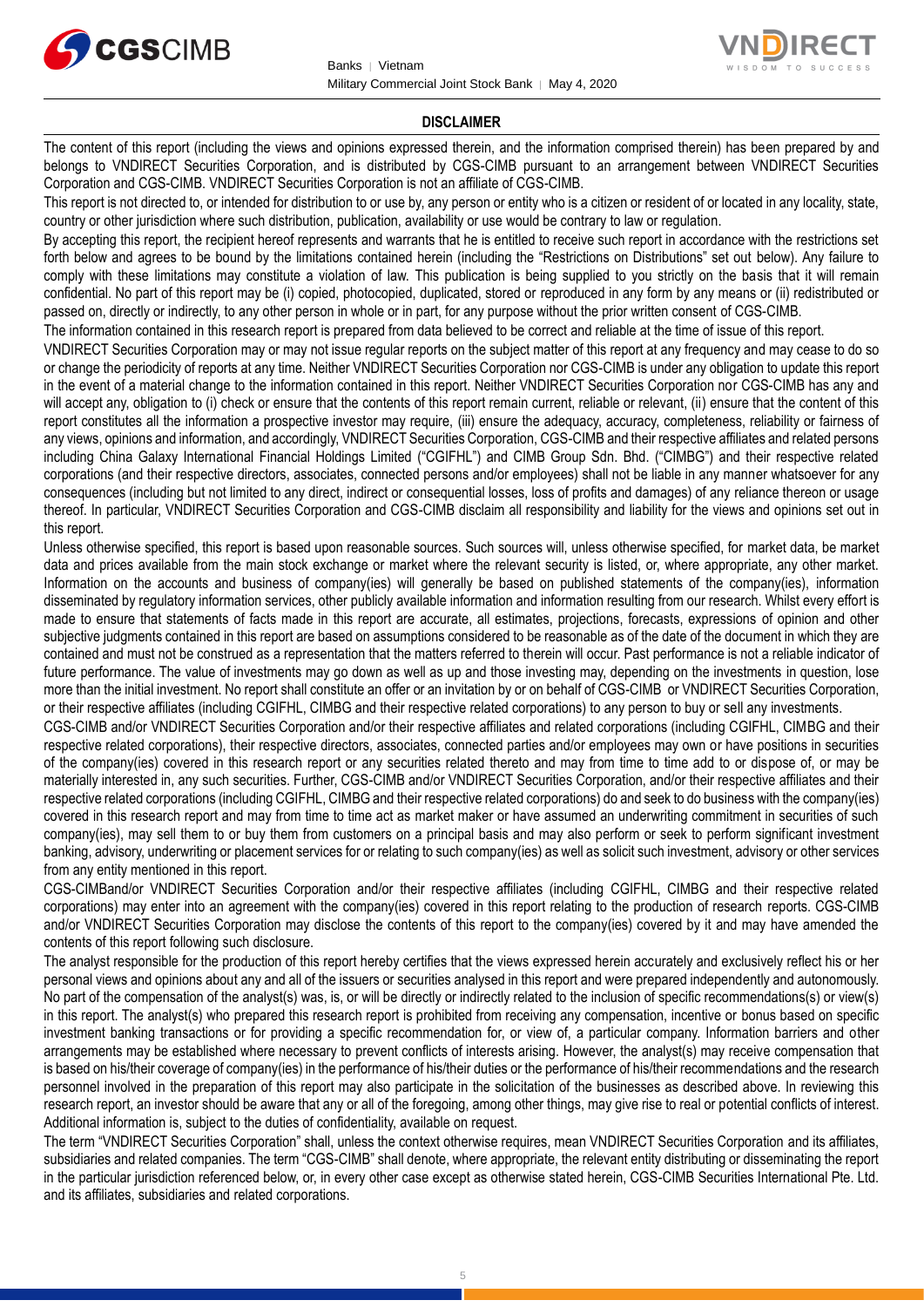



| <b>CGS-CIMB</b> |                                                                                   |                                                                 |
|-----------------|-----------------------------------------------------------------------------------|-----------------------------------------------------------------|
| Country         | <b>CGS-CIMB Entity</b>                                                            | <b>Regulated by</b>                                             |
| Hong Kong       | CGS-CIMB Securities (Hong Kong) Limited                                           | Securities and Futures Commission Hong Kong                     |
| India           | CGS-CIMB Securities (India) Private Limited                                       | Securities and Exchange Board of India (SEBI)                   |
| Indonesia       | PT CGS-CIMB Sekuritas Indonesia                                                   | Financial Services Authority of Indonesia                       |
| Malaysia        | CGS-CIMB Securities Sdn. Bhd. (formerly known<br>as Jupiter Securities Sdn. Bhd.) | Securities Commission Malaysia                                  |
| Singapore       | CGS-CIMB Research Pte. Ltd.                                                       | Monetary Authority of Singapore                                 |
| South Korea     | CGS-CIMB Securities (Hong Kong) Limited,<br>Korea Branch                          | Financial Services Commission and Financial Supervisory Service |
| Thailand        | CGS-CIMB Securities (Thailand) Co. Ltd.                                           | Securities and Exchange Commission Thailand                     |

|  | the contract of the contract of the contract of the contract of the contract of the contract of the contract of |
|--|-----------------------------------------------------------------------------------------------------------------|
|  |                                                                                                                 |

(i) As of April 30, 2020 VNDIRECT Securities Corporation has a proprietary position in the securities (which may include but not limited to shares, warrants, call warrants and/or any other derivatives) in the following company or companies covered or recommended in this report: (a) -

(ii) As of May 4, 2020, the analyst(s) who prepared this report, and the associate(s), has / have an interest in the securities (which may include but not limited to shares, warrants, call warrants and/or any other derivatives) in the following company or companies covered or recommended in this report:  $(a)$  -

This report does not purport to contain all the information that a prospective investor may require. CGS-CIMB, VNDIRECT Securities Corporation and their respective affiliates (including CGIFHL, CIMBG and their related corporations) do not make any guarantee, representation or warranty, express or implied, as to the adequacy, accuracy, completeness, reliability or fairness of any such information and opinion contained in this report. None of CGS-CIMB, VNDIRECT Securities Corporation and their respective affiliates and related persons (including CGIFHL, CIMBG and their related corporations) shall be liable in any manner whatsoever for any consequences (including but not limited to any direct, indirect or consequential losses, loss of profits and damages) of any reliance thereon or usage thereof.

This report is general in nature and has been prepared for information purposes only. It is intended for circulation amongst CGS-CIMB's and its affiliates' (including CGIFHL's, CIMBG's and their respective related corporations') clients generally and does not have regard to the specific investment objectives, financial situation and the particular needs of any specific person who may receive this report. The information and opinions in this report are not and should not be construed or considered as an offer, recommendation or solicitation to buy or sell the subject securities, related investments or other financial instruments or any derivative instrument, or any rights pertaining thereto.

Investors are advised to make their own independent evaluation of the information contained in this research report, consider their own individual investment objectives, financial situation and particular needs and consult their own professional and financial advisers as to the legal, business, financial, tax and other aspects before participating in any transaction in respect of the securities of company(ies) covered in this research report. The securities of such company(ies) may not be eligible for sale in all jurisdictions or to all categories of investors.

### Restrictions on Distributions

**Australia:** Despite anything in this report to the contrary, this research is issued by VNDIRECT Securities Corporation and provided in Australia by CGS-CIMB Securities (Singapore) Pte. Ltd. and CGS-CIMB Securities (Hong Kong) Limited. This research is only available in Australia to persons who are "wholesale clients" (within the meaning of the Corporations Act 2001 (Cth) and is supplied solely for the use of such wholesale clients and shall not be distributed or passed on to any other person. You represent and warrant that if you are in Australia, you are a "wholesale client". This research is of a general nature only and has been prepared without taking into account the objectives, financial situation or needs of the individual recipient. CGS-CIMB Securities (Singapore) Pte. Ltd. and CGS-CIMB Securities (Hong Kong) Limited do not hold, and are not required to hold an Australian financial services license. CGS-CIMB Securities (Singapore) Pte. Ltd. and CGS-CIMB Securities (Hong Kong) Limited rely on "passporting" exemptions for entities appropriately licensed by the Monetary Authority of Singapore (under ASIC Class Order 03/1102) and the Securities and Futures Commission in Hong Kong (under ASIC Class Order 03/1103).

**Canada:** This research report has not been prepared in accordance with the disclosure requirements of Dealer Member Rule 3400 – Research Restrictions and Disclosure Requirements of the Investment Industry Regulatory Organization of Canada. For any research report distributed by CIBC, further disclosures related to CIBC conflicts of interest can be found at https://researchcentral.cibcwm.com.

**China:** For the purpose of this report, the People's Republic of China ("PRC") does not include the Hong Kong Special Administrative Region, the Macau Special Administrative Region or Taiwan. The distributor of this report has not been approved or licensed by the China Securities Regulatory Commission or any other relevant regulatory authority or governmental agency in the PRC. This report contains only marketing information. The distribution of this report is not an offer to buy or sell to any person within or outside PRC or a solicitation to any person within or outside of PRC to buy or sell any instruments described herein. This report is being issued outside the PRC to a limited number of institutional investors and may not be provided to any person other than the original recipient and may not be reproduced or used for any other purpose.

**France:** Only qualified investors within the meaning of French law shall have access to this report. This report shall not be considered as an offer to subscribe to, or used in connection with, any offer for subscription or sale or marketing or direct or indirect distribution of financial instruments and it is not intended as a solicitation for the purchase of any financial instrument.

**Germany:** This report is only directed at persons who are professional investors as defined in sec 31a(2) of the German Securities Trading Act (WpHG). This publication constitutes research of a non-binding nature on the market situation and the investment instruments cited here at the time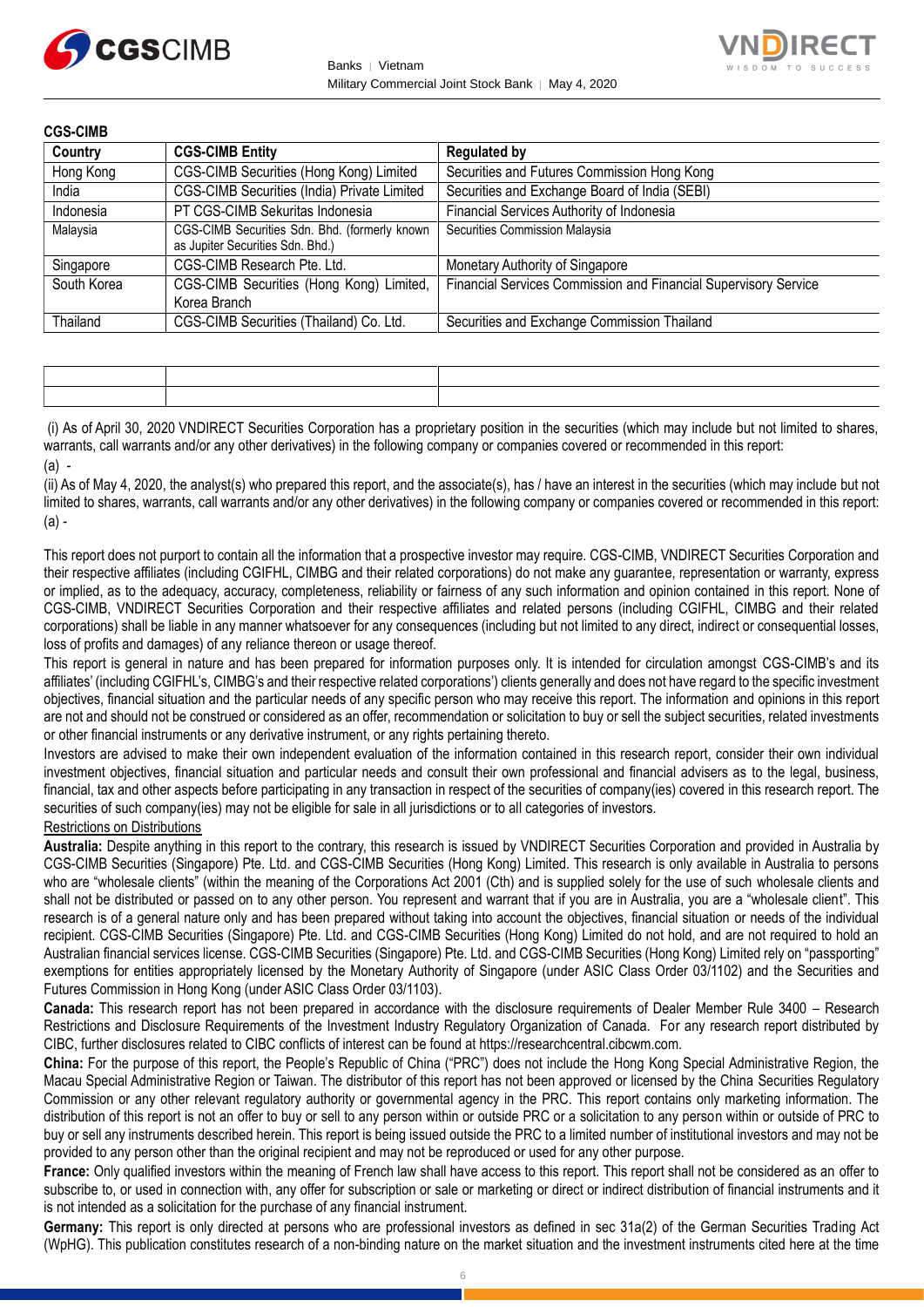



of the publication of the information.

The current prices/yields in this issue are based upon closing prices from Bloomberg as of the day preceding publication. Please note that neither the German Federal Financial Supervisory Agency (BaFin), nor any other supervisory authority exercises any control over the content of this report.

**Hong Kong:** This report is issued and distributed in Hong Kong by CGS-CIMB Securities (Hong Kong) Limited ("CHK") which is licensed in Hong Kong by the Securities and Futures Commission for Type 1 (dealing in securities) and Type 4 (advising on securities) activities. Any investors wishing to purchase or otherwise deal in the securities covered in this report should contact the Head of Sales at CGS-CIMB Securities (Hong Kong) Limited. The views and opinions in this research report are our own as of the date hereof and are subject to change. If the Financial Services and Markets Act of the United Kingdom or the rules of the Financial Conduct Authority apply to a recipient, our obligations owed to such recipient therein are unaffected. CHK has no obligation to update its opinion or the information in this research report.

CHK does not make a market on other securities mentioned in the report.

#### **India:**

This report is issued by VNDIRECT Securities Corporation and distributed in India by CGS-CIMB Securities (India) Private Limited ("CGS-CIMB India"). CGS-CIMB India is a subsidiary of CGS-CIMB Securities International Pte. Ltd. which in turn is a 50:50 joint venture company of CGIFHL and CIMBG. The details of the members of the group of companies of CGS-CIMB can be found at www.cgs-cimb.com, CGIFHL at www.chinastock.com.hk/en/ACG/ContactUs/index.aspx and CIMBG at www.cimb.com/en/who-we-are.html. CGS-CIMB India is registered with the National Stock Exchange of India Limited and BSE Limited as a trading and clearing member (Merchant Banking Number: INM000012037) under the Securities and Exchange Board of India (Stock Brokers and Sub-Brokers) Regulations, 1992. In accordance with the provisions of Regulation 4(g) of the Securities and Exchange Board of India (Investment Advisers) Regulations, 2013, CGS-CIMB India is not required to seek registration with the Securities and Exchange Board of India ("SEBI") as an Investment Adviser. CGS-CIMB India is registered with SEBI (SEBI Registration Number: INZ000157134) as a Research Analyst (INH000000669) pursuant to the SEBI (Research Analysts) Regulations, 2014 ("Regulations").

This report does not take into account the particular investment objectives, financial situations, or needs of the recipients. It is not intended for and does not deal with prohibitions on investment due to law/jurisdiction issues etc. which may exist for certain persons/entities. Recipients should rely on their own investigations and take their own professional advice before investment.

The report is not a "prospectus" as defined under Indian Law, including the Companies Act, 2013, and is not, and shall not be, approved by, or filed or registered with, any Indian regulator, including any Registrar of Companies in India, SEBI, any Indian stock exchange, or the Reserve Bank of India. No offer, or invitation to offer, or solicitation of subscription with respect to any such securities listed or proposed to be listed in India is being made, or intended to be made, to the public, or to any member or section of the public in India, through or pursuant to this report.

The research analysts, strategists or economists principally responsible for the preparation of this research report are segregated from the other activities of CGS-CIMB India and they have received compensation based upon various factors, including quality, accuracy and value of research, firm profitability or revenues, client feedback and competitive factors. Research analysts', strategists' or economists' compensation is not linked to investment banking or capital markets transactions performed or proposed to be performed by CGS-CIMB India or its affiliates.

CGS-CIMB India does not have actual / beneficial ownership of 1% or more securities of the subject company in this research report, at the end of the month immediately preceding the date of publication of this research report. However, since affiliates of CGS-CIMB India are engaged in the financial services business, they might have in their normal course of business financial interests or actual / beneficial ownership of one per cent or more in various companies including the subject company in this research report.

CGS-CIMB India or its associates, may: (a) from time to time, have long or short position in, and buy or sell the securities of the subject company in this research report; or (b) be engaged in any other transaction involving such securities and earn brokerage or other compensation or act as a market maker in the financial instruments of the subject company in this research report or act as an advisor or lender/borrower to such company or may have any other potential conflict of interests with respect to any recommendation and other related information and opinions.

CGS-CIMB India, its associates and the analyst engaged in preparation of this research report have not received any compensation for investment banking, merchant banking or brokerage services from the subject company mentioned in the research report in the past 12 months.

CGS-CIMB India, its associates and the analyst engaged in preparation of this research report have not managed or co-managed public offering of securities for the subject company mentioned in the research report in the past 12 months. The analyst from CGS-CIMB India engaged in preparation of this research report or his/her relative (a) do not have any financial interests in the subject company mentioned in this research report; (b) do not own 1% or more of the equity securities of the subject company mentioned in the research report as of the last day of the month preceding the publication of the research report; (c) do not have any material conflict of interest at the time of publication of the research report.

**Indonesia:** This report is issued by VNDIRECT Securities Corporation and distributed by PT CGS-CIMB Sekuritas Indonesia ("CGS-CIMB Indonesia"). The views and opinions in this research report are not our own but of VNDIRECT Securities Corporation as of the date hereof and are subject to change. CGS-CIMB Indonesia has no obligation to update the opinion or the information in this research report. This report is for private circulation only to clients of CGS-CIMB Indonesia. Neither this report nor any copy hereof may be distributed in Indonesia or to any Indonesian citizens wherever they are domiciled or to Indonesian residents except in compliance with applicable Indonesian capital market laws and regulations.

This research report is not an offer of securities in Indonesia. The securities referred to in this research report have not been registered with the Financial Services Authority (Otoritas Jasa Keuangan) pursuant to relevant capital market laws and regulations, and may not be offered or sold within the territory of the Republic of Indonesia or to Indonesian citizens through a public offering or in circumstances which constitute an offer within the meaning of the Indonesian capital market law and regulations.

**Ireland:** CGS-CIMB is not an investment firm authorised in the Republic of Ireland and no part of this document should be construed as CGS-CIMB acting as, or otherwise claiming or representing to be, an investment firm authorised in the Republic of Ireland.

**Malaysia:** This report is issued by VNDIRECT Securities Corporation and distributed in Malaysia by CGS-CIMB Securities Sdn. Bhd. (formerly known as Jupiter Securities Sdn. Bhd.) ("CGS-CIMB Malaysia") solely for the benefit of and for the exclusive use of our clients. Recipients of this report are to contact CGS-CIMB Malaysia, at 29th Floor Menara CIMB No. 1 Jalan Stesen Sentral 2, Kuala Lumpur Sentral 50470 Kuala Lumpur, Malaysia, in respect of any matters arising from or in connection with this report. CGS-CIMB Malaysia has no obligation to update, revise or reaffirm the opinion or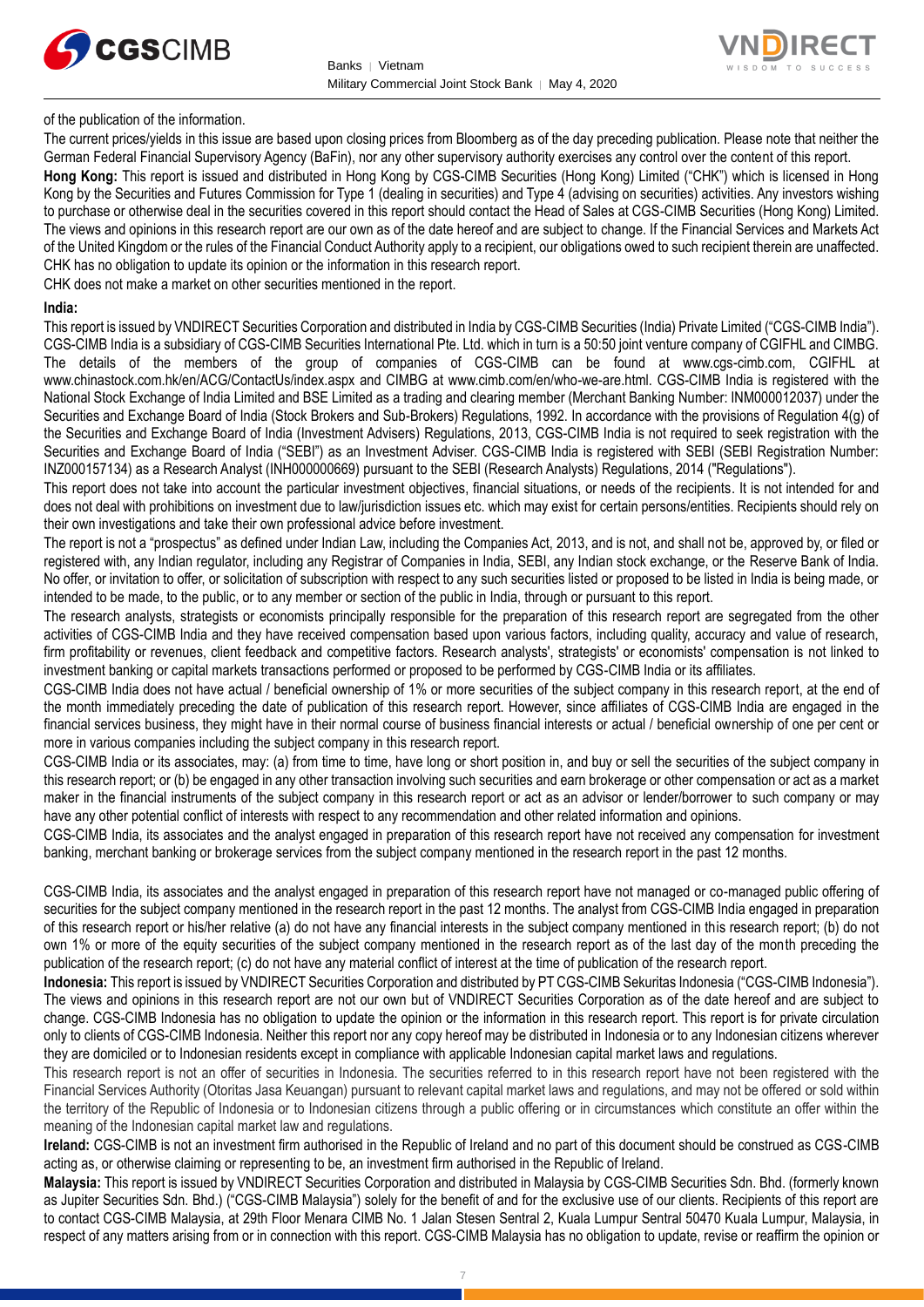



the information in this research report after the date of this report.

**New Zealand:** In New Zealand, this report is for distribution only to persons who are wholesale clients pursuant to section 5C of the Financial Advisers Act 2008.

**Singapore:** This report is issued by VNDIRECT Securities Corporation and distributed by CGS-CIMB Research Pte Ltd ("CGS-CIMBR"). CGS-CIMBR is a financial adviser licensed under the Financial Advisers Act, Cap 110 ("FAA") for advising on investment products, by issuing or promulgating research analyses or research reports, whether in electronic, print or other form. Accordingly CGS-CIMBR is a subject to the applicable rules under the FAA unless it is able to avail itself to any prescribed exemptions.

Recipients of this report are to contact CGS-CIMB Research Pte Ltd, 50 Raffles Place, #16-02 Singapore Land Tower, Singapore in respect of any matters arising from, or in connection with this report. CGS-CIMBR has no obligation to update the opinion or the information in this research report. This publication is strictly confidential and is for private circulation only. If you have not been sent this report by CGS-CIMBR directly, you may not rely, use or disclose to anyone else this report or its contents.

If the recipient of this research report is not an accredited investor, expert investor or institutional investor, CGS-CIMBR accepts legal responsibility for the contents of the report without any disclaimer limiting or otherwise curtailing such legal responsibility. If the recipient is an accredited investor, expert investor or institutional investor, the recipient is deemed to acknowledge that CGS-CIMBR is exempt from certain requirements under the FAA and its attendant regulations, and as such, is exempt from complying with the following :

(a) Section 25 of the FAA (obligation to disclose product information);

(b) Section 27 (duty not to make recommendation with respect to any investment product without having a reasonable basis where you may be reasonably expected to rely on the recommendation) of the FAA;

(c) MAS Notice on Information to Clients and Product Information Disclosure [Notice No. FAA-N03];

(d) MAS Notice on Recommendation on Investment Products [Notice No. FAA-N16];

(e) Section 36 (obligation on disclosure of interest in securities), and

(f) any other laws, regulations, notices, directive, guidelines, circulars and practice notes which are relates to the above, to the extent permitted by applicable laws, as may be amended from time to time, and any other laws, regulations, notices, directive, guidelines, circulars, and practice notes as we may notify you from time to time. In addition, the recipient who is an accredited investor, expert investor or institutional investor acknowledges that a CGS-CIMBR is exempt from Section 27 of the FAA, the recipient will also not be able to file a civil claim against CGS-CIMBR for any loss or damage arising from the recipient's reliance on any recommendation made by CGS-CIMBR which would otherwise be a right that is available to the recipient under Section 27 of the FAA, the recipient will also not be able to file a civil claim against CGS-CIMBR for any loss or damage arising from the recipient's reliance on any recommendation made by CGS-CIMBR which would otherwise be a right that is available to the recipient under Section 27 of the FAA.

CGS-CIMBR, its affiliates and related corporations, their directors, associates, connected parties and/or employees may own or have positions in securities of the company(ies) covered in this research report or any securities related thereto and may from time to time add to or dispose of, or may be materially interested in, any such securities. Further, CGS-CIMBR, its affiliates and its related corporations do and seek to do business with the company(ies) covered in this research report and may from time to time act as market maker or have assumed an underwriting commitment in securities of such company(ies), may sell them to or buy them from customers on a principal basis and may also perform or seek to perform significant investment banking, advisory, underwriting or placement services for or relating to such company(ies) as well as solicit such investment, advisory or other services from any entity mentioned in this report.

As of May 4, 2020,, CGS-CIMBR does not have a proprietary position in the recommended securities in this report.

CGS-CIMBR does not make a market on the securities mentioned in the report.

**South Korea:** This report is issued by VNDIRECT Securities Corporation and distributed in South Korea by CGS-CIMB Securities (Hong Kong) Limited, Korea Branch ("CGS-CIMB Korea") which is licensed as a cash equity broker, and regulated by the Financial Services Commission and Financial Supervisory Service of Korea. In South Korea, this report is for distribution only to professional investors under Article 9(5) of the Financial Investment Services and Capital Market Act of Korea ("FSCMA").

**Spain:** This document is a research report and it is addressed to institutional investors only. The research report is of a general nature and not personalised and does not constitute investment advice so, as the case may be, the recipient must seek proper advice before adopting any investment decision. This document does not constitute a public offering of securities.

CGS-CIMB is not registered with the Spanish Comision Nacional del Mercado de Valores to provide investment services.

**Sweden:** This report contains only marketing information and has not been approved by the Swedish Financial Supervisory Authority. The distribution of this report is not an offer to sell to any person in Sweden or a solicitation to any person in Sweden to buy any instruments described herein and may not be forwarded to the public in Sweden.

**Switzerland:** This report has not been prepared in accordance with the recognized self-regulatory minimal standards for research reports of banks issued by the Swiss Bankers' Association (Directives on the Independence of Financial Research).

**Thailand:** This report is issued by VNDIRECT Securities Corporation and distributed by CGS-CIMB Securities (Thailand) Co. Ltd. ("CGS-CIMB Thailand") based upon sources believed to be reliable (but their accuracy, completeness or correctness is not guaranteed). The statements or expressions of opinion herein were arrived at after due and careful consideration for use as information for investment. Such opinions are subject to change without notice and CGS-CIMB Thailand has no obligation to update the opinion or the information in this research report.

CGS-CIMB Thailand may act or acts as Market Maker, and issuer and offerer of Derivative Warrants and Structured Note which may have the following securities as its underlying securities. Investors should carefully read and study the details of the derivative warrants in the prospectus before making investment decisions.

AAV, ADVANC, AEONTS, AMATA, AOT, AWC, BANPU, BBL, BCH, BCP, BCPG, BDMS, BEC, BEM, BGC, BGRIM, BH, BJC, BPP, BTS, CBG, CENTEL, CHG, CK, CKP, COM7, CPALL, CPF, CPN, DELTA, DTAC, EA, EGCO, EPG, ERW, ESSO, GFPT, GLOBAL, GPSC, GULF, GUNKUL, HANA, HMPRO, INTUCH, IRPC, IVL, JAS, JMT, KBANK, KCE, KKP, KTB, KTC, LH, MAJOR, MBK, MEGA, MINT, MTC, ORI, OSP, PLANB, PRM, PSH, PSL, PTG, PTT, PTTEP, PTTGC, QH, RATCH, RS, SAWAD, SCB, SCC, SGP, SPALI, SPRC, STA, STEC, STPI, SUPER, TASCO, TCAP, THAI,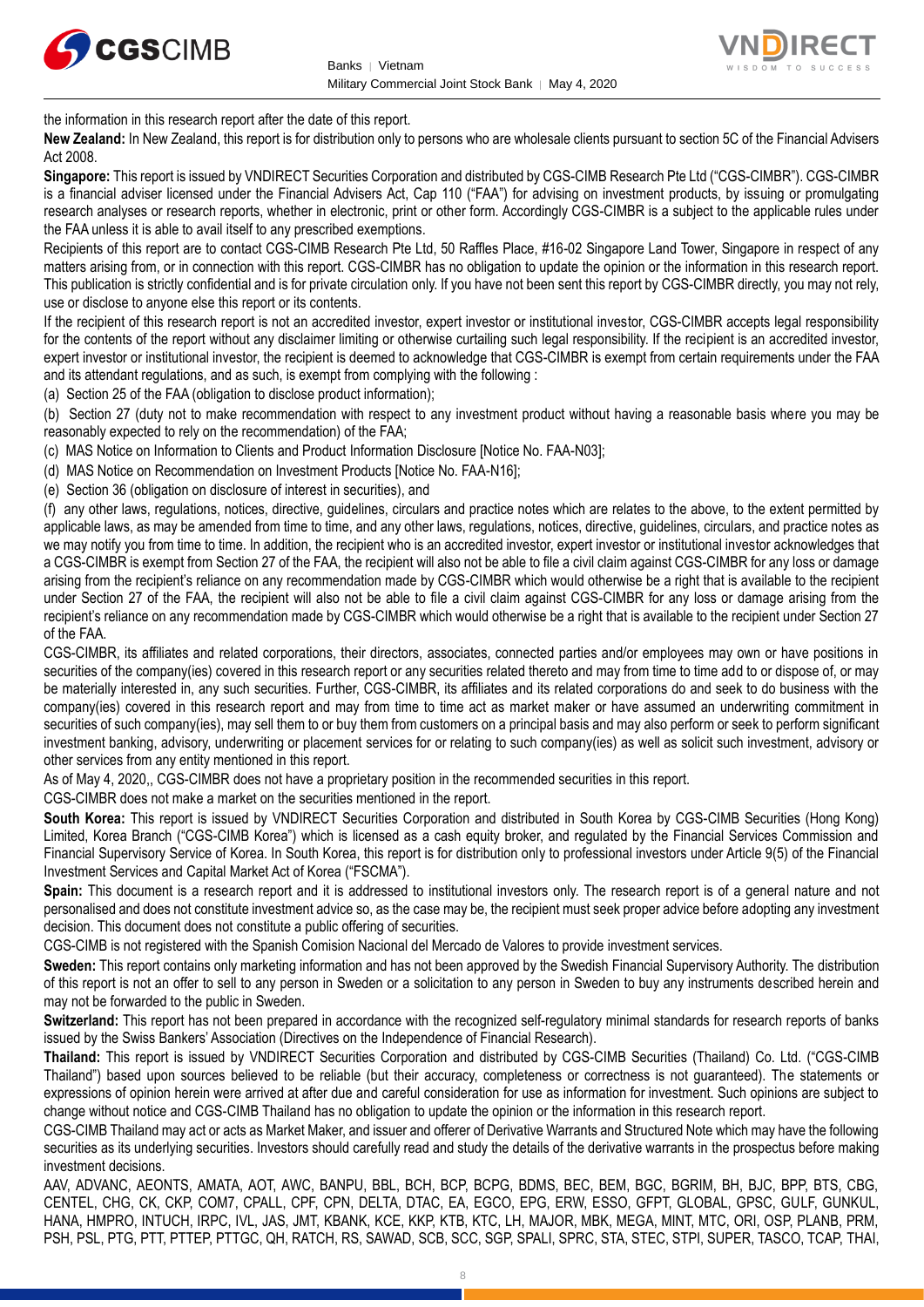



THANI, THG, TISCO, TKN, TMB, TOA, TOP, TPIPP, TQM, TRUE, TTW, TU, VGI, WHA, BEAUTY, JMART, LPN, SISB, WORK.

## **Corporate Governance Report:**

The disclosure of the survey result of the Thai Institute of Directors Association ("IOD") regarding corporate governance is made pursuant to the policy of the Office of the Securities and Exchange Commission. The survey of the IOD is based on the information of a company listed on the Stock Exchange of Thailand and the Market for Alternative Investment disclosed to the public and able to be accessed by a general public investor. The result, therefore, is from the perspective of a third party. It is not an evaluation of operation and is not based on inside information.

The survey result is as of the date appearing in the Corporate Governance Report of Thai Listed Companies. As a result, the survey result may be changed after that date. CGS-CIMB Thailand does not confirm nor certify the accuracy of such survey result.

| $S_{max}$<br><b>Range:</b>               | 100<br>۵N<br>ĴU         | $\circ$<br>RΛ<br>x.<br>υv<br>ت∪ | $\overline{\phantom{a}}$<br>$70^{\circ}$<br>v | $\overline{\phantom{a}}$<br>, or<br><b>Below</b><br>$\mathbf{u}$ | Result<br>vev <sup>-</sup><br><b>NC</b><br>m<br>our |
|------------------------------------------|-------------------------|---------------------------------|-----------------------------------------------|------------------------------------------------------------------|-----------------------------------------------------|
| -<br><b>Descrip</b><br>----<br>™ription. | $-$ voollont<br>∟∧∪∪แบแ | 000خ<br>Verv                    | -<br>Good                                     | N/A                                                              |                                                     |

**United Arab Emirates:** The distributor of this report has not been approved or licensed by the UAE Central Bank or any other relevant licensing authorities or governmental agencies in the United Arab Emirates. This report is strictly private and confidential and has not been reviewed by, deposited or registered with UAE Central Bank or any other licensing authority or governmental agencies in the United Arab Emirates. This report is being issued outside the United Arab Emirates to a limited number of institutional investors and must not be provided to any person other than the original recipient and may not be reproduced or used for any other purpose. Further, the information contained in this report is not intended to lead to the sale of investments under any subscription agreement or the conclusion of any other contract of whatsoever nature within the territory of the United Arab Emirates.

**United Kingdom and European Economic Area (EEA):** In the United Kingdom and European Economic Area, this material is also being distributed by CGS-CIMB Securities (UK) Limited ("CGS-CIMB UK"). CGS-CIMB UK is authorized and regulated by the Financial Conduct Authority and its registered office is at 27 Knightsbridge, London, SW1X7YB. The material distributed by CGS-CIMB UK has been prepared in accordance with CGS-CIMB's policies for managing conflicts of interest arising as a result of publication and distribution of this material. This material is for distribution only to, and is solely directed at, selected persons on the basis that those persons: (a) are eligible counterparties and professional clients of CGS-CIMB UK; (b) have professional experience in matters relating to investments falling within Article 19(5) of the Financial Services and Markets Act 2000 (Financial Promotion) Order 2005 (as amended, the "Order"), (c) fall within Article 49(2)(a) to (d) ("high net worth companies, unincorporated associations etc") of the Order; (d) are outside the United Kingdom subject to relevant regulation in each jurisdiction, material(all such persons together being referred to as "relevant persons"). This material is directed only at relevant persons and must not be acted on or relied on by persons who are not relevant persons. Any investment or investment activity to which this material relates is available only to relevant persons and will be engaged in only with relevant persons.

This material is categorised as non-independent for the purposes of CGS-CIMB UK and therefore does not provide an impartial or objective assessment of the subject matter and does not constitute independent research. Consequently, this material has not been prepared in accordance with legal requirements designed to promote the independence of research and will not be subject to any prohibition on dealing ahead of the dissemination of research. Therefore, this material is considered a marketing communication.

**United States:** This research report is issued by VNDIRECT Securities Corporation and distributed in the United States of America by CGS-CIMB Securities (USA) Inc, a U.S. registered broker-dealer and a related company of CGS-CIMB Securities Sdn. Bhd. (formerly known as Jupiter Securities Sdn. Bhd.), CGS-CIMB Research Pte Ltd, PT CGS-CIMB Sekuritas Indonesia, CGS-CIMB Securities (Thailand) Co. Ltd, CGS-CIMB Securities (Hong Kong) Limited and CGS-CIMB Securities (India) Private Limited, and is distributed solely to persons who qualify as "U.S. Institutional Investors" as defined in Rule 15a-6 under the Securities and Exchange Act of 1934. This communication is only for Institutional Investors whose ordinary business activities involve investing in shares, bonds, and associated securities and/or derivative securities and who have professional experience in such investments. Any person who is not a U.S. Institutional Investor or Major Institutional Investor must not rely on this communication. The delivery of this research report to any person in the United States of America is not a recommendation to effect any transactions in the securities discussed herein, or an endorsement of any opinion expressed herein. CGS-CIMB Securities (USA) Inc, is a FINRA/SIPC member and takes responsibility for the content of this report. For further information or to place an order in any of the above-mentioned securities please contact a registered representative of CGS-CIMB Securities (USA) Inc.

CGS-CIMB Securities (USA) Inc. does not make a market on other securities mentioned in the report.

CGS-CIMB Securities (USA) Inc. has not managed or co-managed a public offering of any of the securities mentioned in the past 12 months.

CGS-CIMB Securities (USA) Inc. has not received compensation for investment banking services from any of the company mentioned in the past 12 months.

CGS-CIMB Securities (USA) Inc. neither expects to receive nor intends to seek compensation for investment banking services from any of the company mentioned within the next 3 months.

**Other jurisdictions:** In any other jurisdictions, except if otherwise restricted by laws or regulations, this report is only for distribution to professional, institutional or sophisticated investors as defined in the laws and regulations of such jurisdictions. entioned within the next 3 months.<br> **ther jurisdictions:** In any other jurisdictions, except if otherwise restricted by la<br>
stitutional or sophisticated investors as defined in the laws and regulations of sue<br>
Distribution

| <b>Other jurisdictions:</b> In any other jurisdictions, except if otherwise restricted by laws or regulations, this report is only for distribution to<br>institutional or sophisticated investors as defined in the laws and regulations of such jurisdictions. |                         |                                |  |  |  |
|------------------------------------------------------------------------------------------------------------------------------------------------------------------------------------------------------------------------------------------------------------------|-------------------------|--------------------------------|--|--|--|
| Distribution of stock ratings and investment banking clients for quarter ended on 31 March 2020                                                                                                                                                                  |                         |                                |  |  |  |
| 811 companies under coverage for quarter ended on 31 March 2020                                                                                                                                                                                                  |                         |                                |  |  |  |
|                                                                                                                                                                                                                                                                  | Rating Distribution (%) | Investment Banking clients (%) |  |  |  |
| Add                                                                                                                                                                                                                                                              | 60.8%                   | 0.1%                           |  |  |  |
| Hold                                                                                                                                                                                                                                                             | 27.6%                   | 0.0%                           |  |  |  |
| Reduce                                                                                                                                                                                                                                                           | 11 6 <sup>%</sup>       | በ በ%                           |  |  |  |

## **Spitzer Chart for stock being researched ( 2 year data )**

## **Military Commercial Joint Stock Bank (MBB VN)**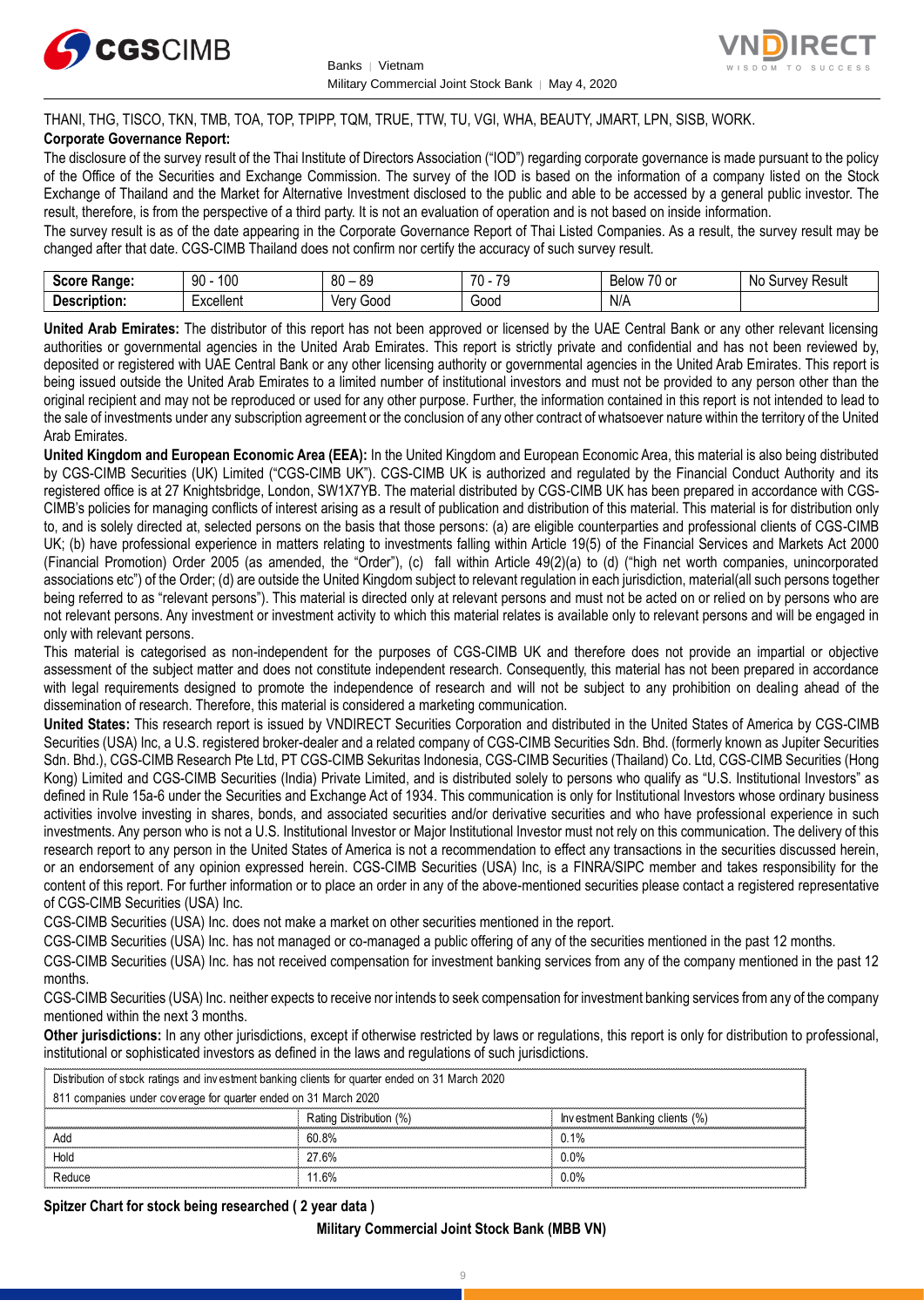

Banks | Vietnam Military Commercial Joint Stock Bank | May 4, 2020



Price Close



÷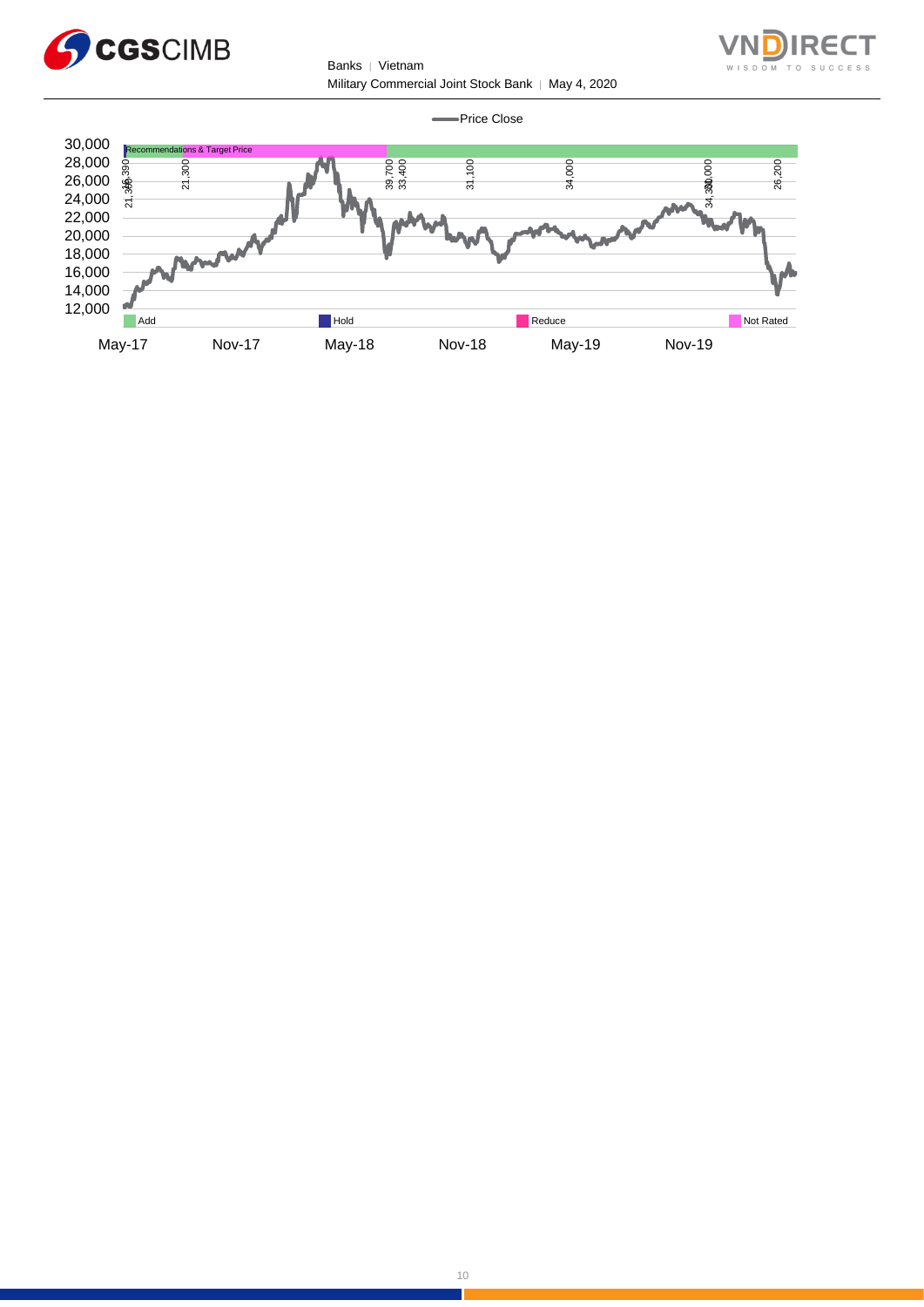



### **Corporate Governance Report of Thai Listed Companies (CGR). CG Rating by the Thai Institute of Directors Association (Thai IOD) in 2019, Anti-Corruption 2019**

**ADVANC** – Excellent, Certified, **AEONTS** – Good, n/a, **AH** – Very Good, n/a, **AMATA** – Excellent, Declared, **ANAN** – Excellent, Declared, **AOT** – Excellent, n/a, **AP** – Excellent, Certified, **ASP** – Very Good, Certified, **BAM** – not available, n/a, **BANPU** – Excellent, Certified, **BAY** – Excellent, Certified, **BBL** – Very Good, Certified, **BCH** – Good, Certified, **BCP** - Excellent, Certified, **BCPG** – Excellent, Certified, **BDMS** – Very Good, n/a, **BEAUTY** – Good, n/a, **BEC** – Very Good, n/a, **BGRIM** – Very Good, Declared, **BH** - Good, n/a, **BJC** – Very Good, n/a, **BJCHI** – Very Good, Certified, **BLA** – Very Good, Certified, **BPP** – Very Good, Declared, **BR** - Good, n/a, **BTS** - Excellent, Certified, **CBG** – Very Good, n/a, **CCET** – Good, n/a, **CENTEL** – Very Good, Certified, **CHAYO** - Good, n/a, **CHG** – Very Good, Declared, **CK** – Excellent, n/a, **COL** – Excellent, Declared, **CPALL** – Excellent, Certified, **CPF** – Excellent, Certified, **CPN** - Excellent, Certified, **CPNREIT** – not available, n/a, **CRC** – not available, n/a, **DELTA** - Excellent, Declared, **DEMCO** – Excellent, Certified, **DDD** – Very Good, n/a, **DIF** – not available, n/a, **DREIT** – not available, n/a, **DTAC** – Excellent, Certified, **EA** – Excellent, n/a, **ECL** – Very Good, Certified, **EGCO** - Excellent, Certified, **EPG** – Very Good, n/a, **ERW** – Very Good, n/a, **GFPT** - Excellent, Certified, **GGC** – Excellent, Certified, **GLOBAL** – Very Good, n/a, **GLOW** – Very Good, Certified, **GPSC** – Excellent, Certified, **GULF** – Very Good, n/a, **GUNKUL** – Excellent, Certified, **HANA** - Excellent, Certified, **HMPRO** - Excellent, Certified, **HUMAN** – Good, n/a, **ICHI** – Excellent, Declared, **III** – Excellent, n/a, **INTUCH** - Excellent, Certified, **IRPC** – Excellent, Certified, **ITD** – Very Good, n/a, **IVL** - Excellent, Certified, **JASIF** – not available, n/a, **BJC** – Very Good, n/a, **JMT** – Very Good, n/a, **KBANK** - Excellent, Certified, **KCE** - Excellent, Certified, **KKP** – Excellent, Certified, **KSL** – Excellent, Certified, **KTB** - Excellent, Certified, **KTC** – Excellent, Certified, **LH** - Excellent, n/a, **LPN** – Excellent, Certified, **M** – Very Good, Certified, **MACO** – Very Good, n/a, **MAJOR** – Very Good, n/a, **MAKRO** – Excellent, Certified, **MALEE** – Excellent, Certified, **MC** – Excellent, Certified, **MCOT** – Excellent, Certified, **MEGA** – Very Good, n/a, **MINT** - Excellent, Certified, **MK** – Very Good, n/a, **MTC** – Excellent, n/a, **NETBAY** – Very Good, n/a, **OSP** – Very Good, n/a, **PLANB** – Excellent, Certified, **PLAT** – Very Good, Certified, **PR9** – Excellent, n/a, **PSH** – Excellent, Certified, **PSTC** – Very Good, Certified, **PTT** - Excellent, Certified, **PTTEP** - Excellent, Certified, **PTTGC** - Excellent, Certified, **QH** – Excellent, Certified, **RATCH** – Excellent, Certified, **ROBINS** – Excellent, Certified, **RS** – Excellent, n/a, **RSP** – not available, n/a, **S** – Excellent, n/a, **SAPPE** – Very Good, Declared, **SAT** – Excellent, Certified, **SAWAD** – Very Good, n/a, **SC** – Excellent, Certified, **SCB** - Excellent, Certified, **SCC** – Excellent, Certified, **SCN** – Excellent, Certified, **SF** – Good, n/a, **SHR** – not available, n/a, **SIRI** – Very Good, Certified, **SPA** - Good, n/a, **SPALI** - Excellent, n/a, **SPRC** – Excellent, Certified, **STA** – Very Good, Certified, **STEC** – Excellent, n/a, **SVI** – Excellent, Certified, **SYNEX** – Excellent, Certified, **TASCO** – Excellent, Certified, **TCAP** – Excellent, Certified, **THANI** – Excellent, Certified, **TIPCO** – Very Good, Certified, **TISCO** - Excellent, Certified, **TKN** – Very Good, n/a, **TMB** - Excellent, Certified, **TNR** – Very Good, Certified, **TOP** - Excellent, Certified, **TPCH** – Good, n/a, **TPIPP** – Good, n/a, **TRUE** – Excellent, Certified, **TU** – Excellent, Certified, **TVO** – Excellent, Declared, **UNIQ** – not available, n/a, **VGI** – Excellent, Certified, **WHA** – Excellent, Certified, **WHART** – not available, n/a, **WICE** – Excellent, Certified, **WORK** – Good, n/a.

1 CG Score 2019 from Thai Institute of Directors Association (IOD)

2 AGM Level 2018 from Thai Investors Association

3 Companies participating in Thailand's Private Sector Collective Action Coalition Against Corruption programme (Thai CAC) under Thai Institute of Directors (as of November 30, 2018) are categorised into:

companies that have declared their intention to join CAC, and companies certified by CAC.

- 4 [The Stock Exchange of Thailand : the record of listed companies with corporate sustainable development "Thai sustainability Investment 2018"](http://www.set.or.th/sustainable_dev/en/sr/sri/tsi_p1.html) included:
- SET and mai listed companies passed the assessment conducted by the Stock Exchange of Thailand: THSI (SET) and THSI (mai)
- SET listed companies passed the assessment conducted by the Dow Jones Sustainability Indices (DJSI)

| <b>RECOMMENDATION FRAMEWORK</b>                                                                                                                                                                                                                                   |                                                                                                                                 |  |  |  |
|-------------------------------------------------------------------------------------------------------------------------------------------------------------------------------------------------------------------------------------------------------------------|---------------------------------------------------------------------------------------------------------------------------------|--|--|--|
| <b>Stock Ratings</b>                                                                                                                                                                                                                                              | Definition:                                                                                                                     |  |  |  |
| Add                                                                                                                                                                                                                                                               | The stock's total return is expected to reach 15% or higher over the next 12 months.                                            |  |  |  |
| Hold                                                                                                                                                                                                                                                              | The stock's total return is expected to be between negative 10% and positive 15% over the next 12 months.                       |  |  |  |
| Reduce                                                                                                                                                                                                                                                            | The stock's total return is expected to fall below negative 10% over the next 12 months.                                        |  |  |  |
| The total expected return of a stock is defined as the sum of the:(i) percentage difference between the target price and the current price and (ii)<br>the forward net dividend yields of the stock. Stock price targets have an investment horizon of 12 months. |                                                                                                                                 |  |  |  |
| <b>Sector Ratings</b>                                                                                                                                                                                                                                             | Definition:                                                                                                                     |  |  |  |
| Overweight                                                                                                                                                                                                                                                        | An Overweight rating means stocks in the sector have, on a market cap-weighted basis, a positive absolute<br>recommendation.    |  |  |  |
| Neutral                                                                                                                                                                                                                                                           | A Neutral rating means stocks in the sector have, on a market cap-weighted basis, a neutral absolute recommendation.            |  |  |  |
| Underweight                                                                                                                                                                                                                                                       | An Underweight rating means stocks in the sector have, on a market cap-weighted basis, a negative absolute<br>recommendation.   |  |  |  |
| <b>Country Ratings</b>                                                                                                                                                                                                                                            | Definition:                                                                                                                     |  |  |  |
| Overweight                                                                                                                                                                                                                                                        | An Overweight rating means investors should be positioned with an above-market weight in this country relative to<br>benchmark. |  |  |  |
| Neutral                                                                                                                                                                                                                                                           | A Neutral rating means investors should be positioned with a neutral weight in this country relative to benchmark.              |  |  |  |
| Underweight                                                                                                                                                                                                                                                       | An Underweight rating means investors should be positioned with a below-market weight in this country relative to<br>benchmark. |  |  |  |

## **Hien Tran Khanh – Deputy Head of Research**

Email: [hien.trankhanh@vndirect.com.vn](mailto:hien.trankhanh@vndirect.com.vn)

**Thuy LE Minh – Analyst** Email: [thuy.leminh@vndirect.com.vn](mailto:thuy.leminh@vndirect.com.vn)